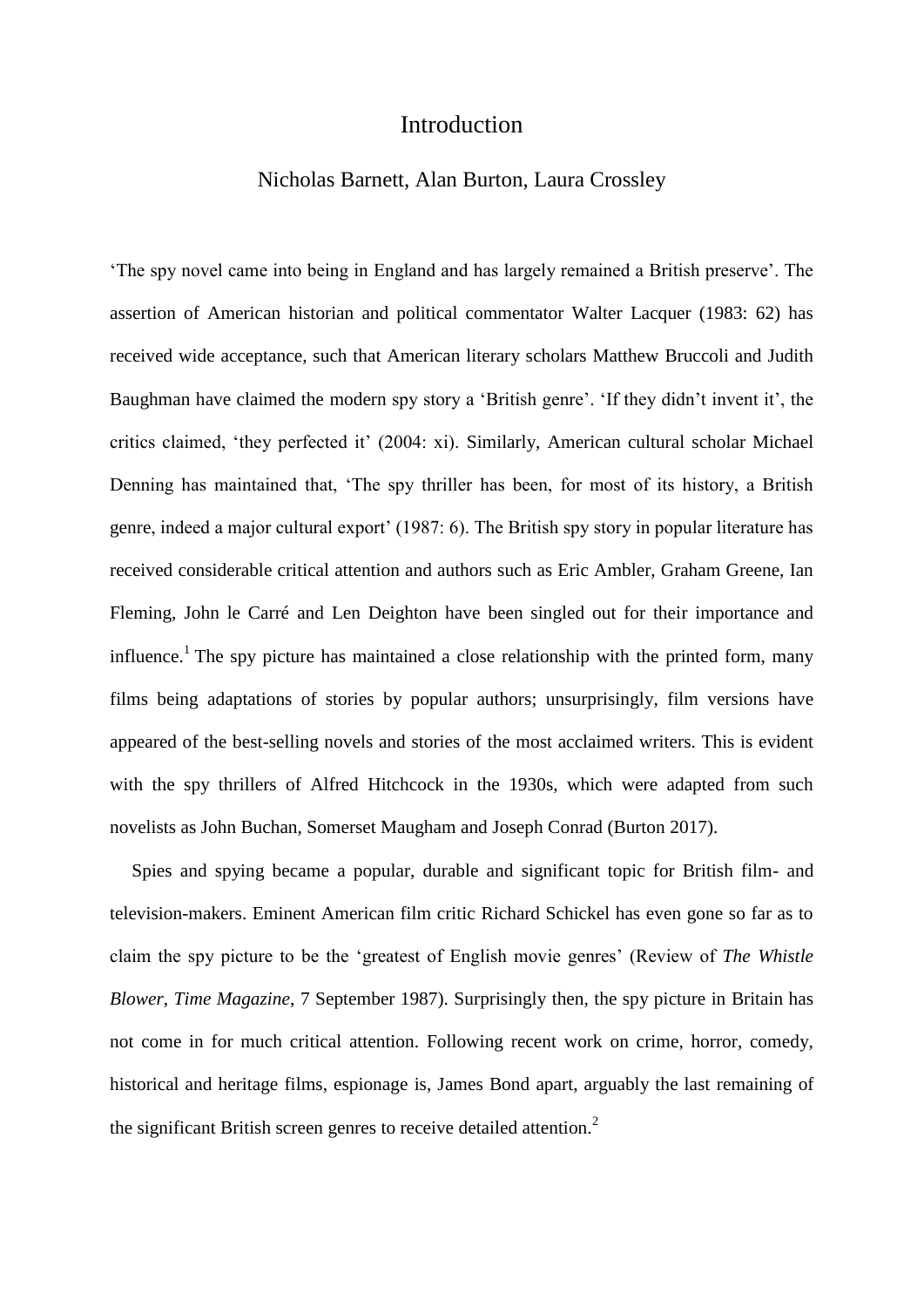This special edition redresses this imbalance and aims to develop scholarly interest in the British screen representations of espionage and spies. The articles were originally presented at the 'Spies on British Screens' conference held at Plymouth University in 2016. This conference featured over 25 presentations on the spy genre from the twentieth century to the twenty-first and the articles published here are a snapshot of the high-quality research that is currently being undertaken into British spy dramas. The papers selected are interdisciplinary in focus with authorship balanced between media scholars and historians. The significance of this collection lies in its examination of British spy dramas through multiple lenses such as genre, gender, morality, government propaganda, memory, and space. As spy dramas have reemerged in an international context with productions like *The Americans* (US, from 2013), *Homeland* (US, from 2011) and *Deutschland 83* (Germany, 2015) this edition progresses the academic conversation and seeks to shape future debate.

The articles have a broad temporal span from the 1930s to the 2010s. They begin with Christopher Smith's article on cinematic representations of Sherlock Holmes during World War Two in which trans-Atlantic representations of Sir Arthur Conan Doyle's famous detective turned to spying for the defence of Britain and America by combatting the Nazis. Smith demonstrates how the detective-turned-spy served Western propaganda aims by seeking out the fifth columns. The 1960s have often been seen as a golden age of spy dramas, (Oldham, 80) and the article by Alan Burton provides a wide-ranging survey of spy cinema of the 1960s as part of a genre life-cycle which ended in the 1970s with a shift to more televisual productions. The idea of the spy genre in the Swinging Sixties continues with Laura Crossley's exploration of Modesty Blaise as a female agent who rivalled her more famous male counterparts and offered a different perspective of women than that of 'the Bond girl'.

The television and cinema adaptations of John le Carre's *Tinker, Tailor, Soldier Spy*, which originated in the 1970s with the remake in 2011, feature in Douglas McNaughton's article. He examines these productions in terms of how space and filming location effects the narrative of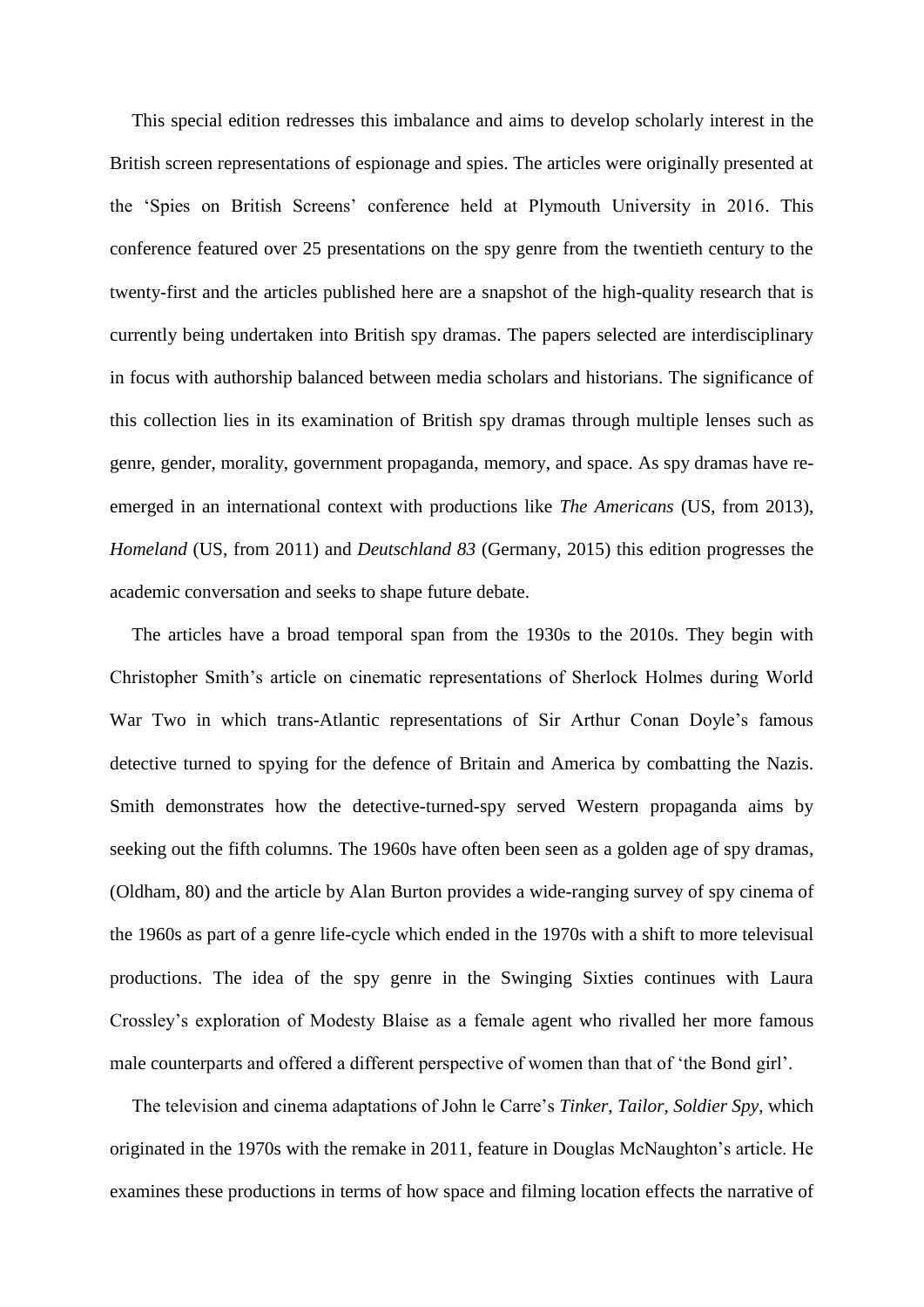the filmic productions. Joseph Oldham explores how one of the most infamous incidents of the Cold War, the Cambridge spies scandal, has been represented in television productions from the late 1970s to the early 2000s. Oldham connects the re-telling of this story to changing attitudes towards consensus politics. The 2000s feature in Barbara Korte's examination of the BBC spy drama series *Spooks* (2002-11), which explored a more modern and post-cold-war version of the British espionage establishment. Korte examines how the series depicts the Secret Service acting as moral guardians for a modern form of British identity. Finally, Nicholas Barnett's paper on the BBC historical drama *The Game* (2014) explores how the aforementioned 'golden age' of spy dramas has combined with Cold War nostalgia to produce a new way of looking at the past that bemoans the apparent loss of security that Mutually Assured Destruction was presumed to have given. The article combines this nostalgia with the loss of class and family communities from the 1970s and suggests that the programme looked back on this era as a form of interregnum between the Swinging Sixties' and the class war of the 1980s.

Spies and secret agents have fascinated readers and viewers for over a century. The British have been at the forefront of the fictional treatment of espionage, creating a seductive, imaginative realm of the clandestine, which assuaged anxieties and fears resulting from the Cold War, nuclear threat and global terrorism. It simultaneously conjured up popular fantasy heroes who served to mask national decline, gender inequality and class division, and probed the uncomfortable reality of betrayal and treachery in the highest echelons of power. With the continual shifting of global power relations, new alliances and new threats, spy fictions offer both a way of negotiating these real-world fears, and comfort in terms of presenting solutions and answers to those fears. Tales of espionage and security remain popular in the twenty-first century and seem set to continue to do so for decades to come.

## **References**